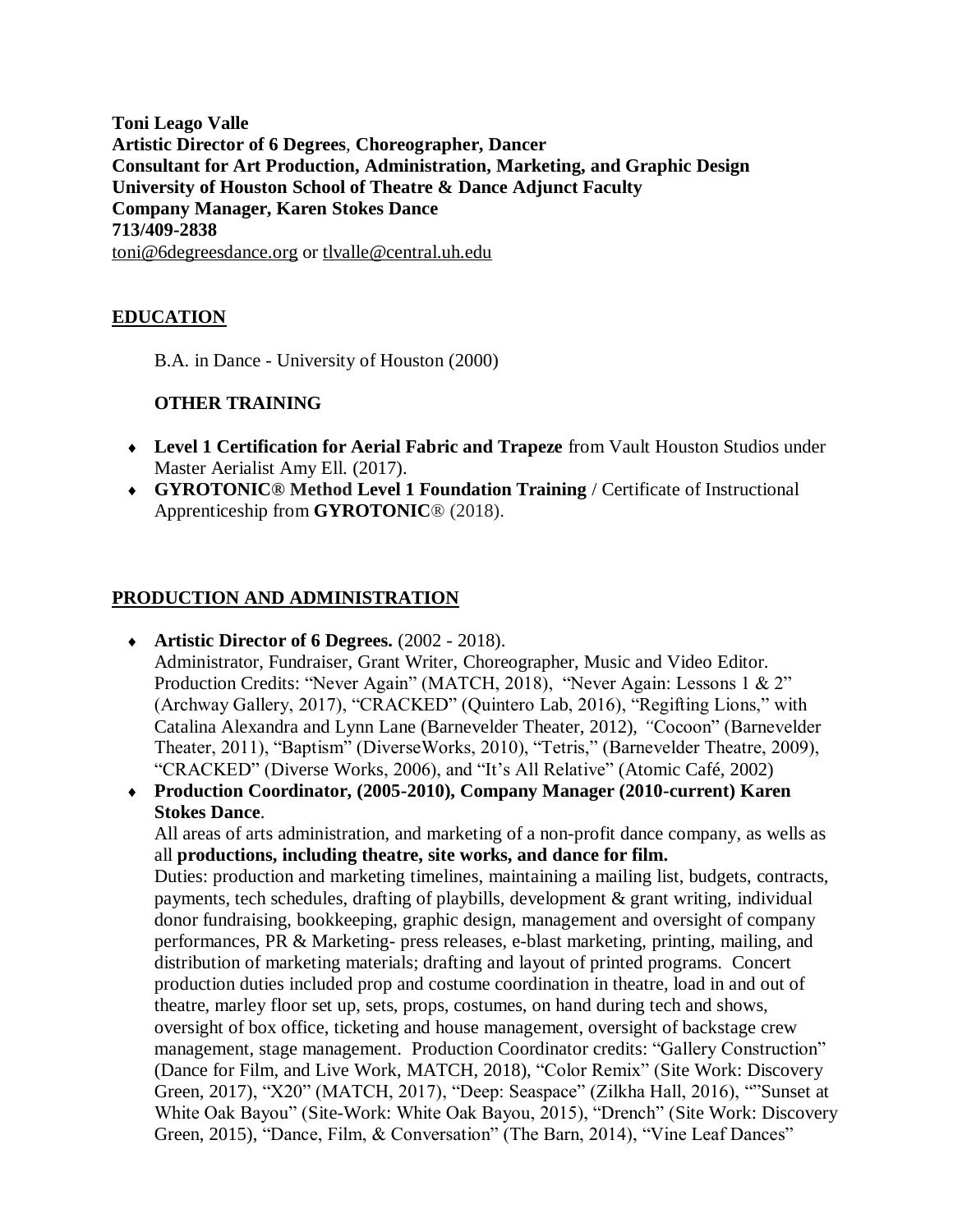(Barnevelder Theatre, 2012), "Foam" (Film, 2011), "The Secondary Colors" (Zilkha Hall, 2011), "The Recycle Club" (Barnevelder Theatre, 2009), "Portables" (Barnevelder Theatre, 2008), "Hometown" (Zilkha Hall, 2006), "Pronoun Pieces" (Barnevelder Theatre, 2005), "Hometown" (Barnevelder Theatre, 2003).

- **Project Director and Administrator for Dance Source Houston** (2001-2014). Marketing, production, and administration of concerts and of the organization itself. Administrative duties: maintaining a mailing list, budgets, development & grant writing, fundraising, bookkeeping, implementing the [www.houstondance.org](http://www.houstondance.org/) website, the printed Dance Card, the DSH marketing table, the DSH Distribution service, and the DSH Newsletter. Production Director duties: supervised individual companies, contracts, payments, tech schedules; PR & Marketing- press releases, e-blast marketing, printing, mailing, and distribution of marketing materials; social media, drafting and layout of printed playbills, supervising and oversight of tech and shows, box office, house management, dance companies on site, and backstage crew. Production and Marketing credits: "Raising the Barn" (Barnevelder Theatre, 2013), "Dance Days at Discovery Green (Discovery Green, 2008-2012), "A Weekend of Texas Contemporary Dance" (Miller Outdoor Theatre, 2001-2011), "Dance Around the World" (Miller Outdoor Theatre, 2001- 2011), "Tapestry of World Dance" (Miller Outdoor Theatre, 2005-2008), "12 Minutes Max" (Diverse Works, 2010, 2014), "Austin-Houston Dance Exchange" (Barnevelder Theatre, 2003)
- **Arts Administrator for Ars Lyrica** (2008-2009).

Duties: production and marketing timelines, press releases and calendar listings; website maintenance, scheduling, grant writing, box office, and front of house staff. Production Credits: "A Musical Pleasure Garden," "Messiah," "Il Trionfo del Tempo,**"** "Women on the Verge," "Bachanalia 2008–2009," "Rockin' Rococo," and "Legendary Lovers." (Zilkha Hall, 2008-09).

- **Arts Administrator for Earthen Vessels/Sandra Organ Dance Company** (2001-2004). All areas of arts administration and marketing of a non-profit dance company. Administrative duties: timelines, maintaining a mailing list, budgets, contracts, payments, tech schedules, drafting of playbills, development & grant writing, fundraising, bookkeeping, graphic design, oversight of company performances, PR & Marketing- press releases, e-blast marketing, printing, mailing, and distribution of marketing materials; drafting and layout of printed programs. Concert production duties: prop and costume coordination, load in and out of theatre, on hand during tech and shows, oversight of box office, ticketing, house management, backstage crew, and stage management. Production credits: "Amahl and the Night Visitors" (Talento Bilingue de Houston, 2005), "Enchanted Evening" (Miller Outdoor Theatre, 2003), "Best of Sandra Organ Dance Company" (2003), "In Celebration of Freedom" (Zilkha Hall, 2003), "Outside the Box" (Moores Opera Houston, 2003), "Escape to Center" (Moores Opera House, 2002), and "Voices from the Past and Present" (Moores Opera House, 2002).
- **Dance Production Director/Consultant** (2000-current).

Worked with organizations and individuals on a project basis, overseeing all areas of theatre production. Duties: production timelines, box office and ticketing, stage management, front of house management, and backstage management. Production credits: "Balance" (Chapman Dance, 2017), "Colluvia" (VauLt, 2016), "Arthropodic Animal: Insecta" (VauLt, 2015), "Tales from the Nickel" (Jackie Nalett, 2015), "Aerial Student Showcase" (VauLt, 2014-2016), "The Gift" (VauLt, 2014), "Memoirs of the Sistahood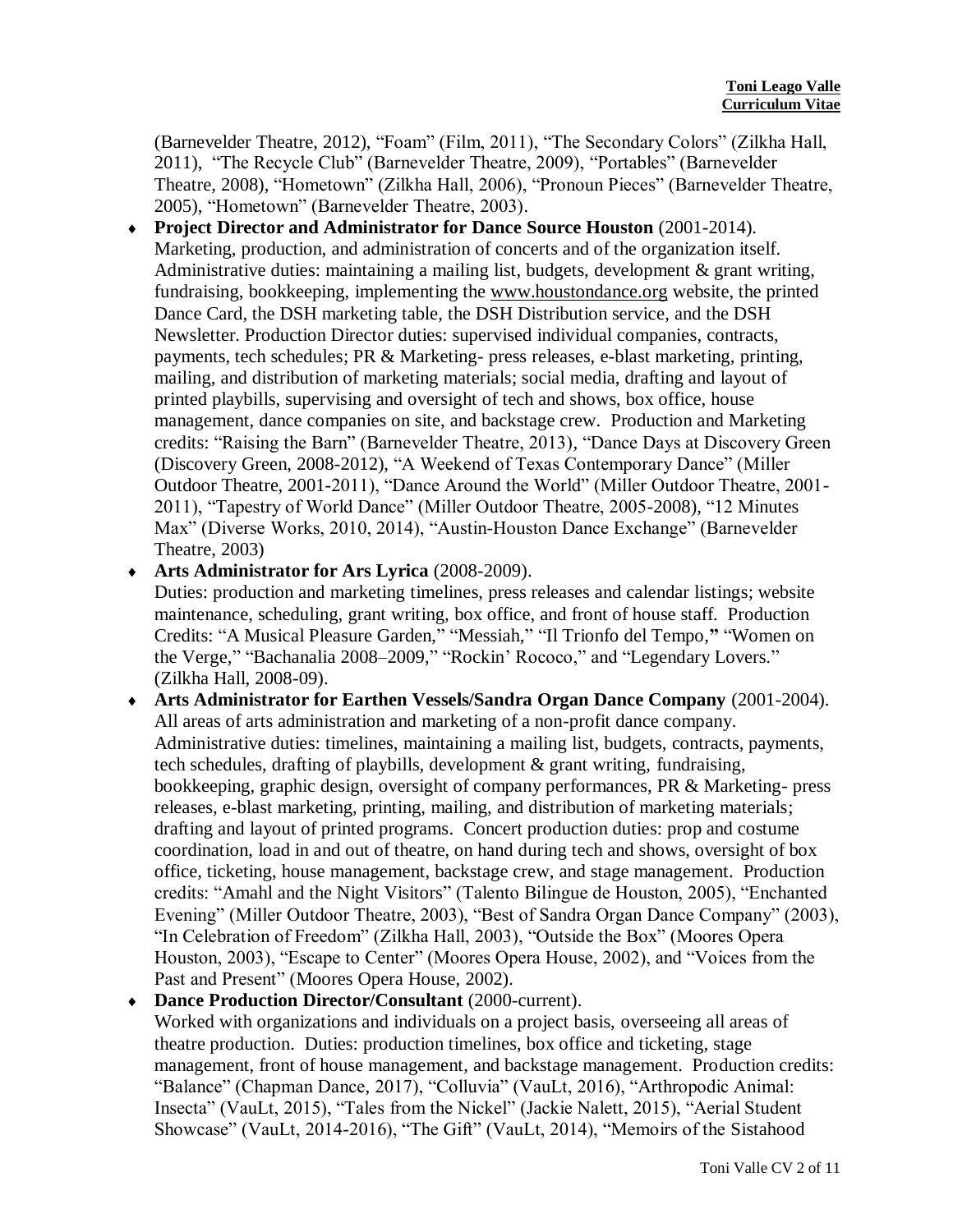Chapter Four: Sacred Trails" (Babette Beaullieu & Becky Valls, 2013), "Festival of Aerial Arts" (VauLt, 2013-2014), "Valentine Day Burlesque" (VauLt, 2013-16), "Shifting Spaces" (Chapman Dance, 2013), "Breath & Bone" (Neil Ellis Orts, 2013), "Thread" (VauLt, 2012), "Rip in the Atmosphere" (Psophonia Dance Company, 2011), "Memoirs of the Sistahood Chapter Three: Ave Maria" (Babette Beaullieu & Becky Valls, 2011), "ConTornTion" (VauLt, 2011), "By a Committee of Style (Leslie Scates, 2011), "Blau" (VauLt, 2010), "Memoirs of the Sistahood Chapter Two: House" (Babette Beaullieu & Becky Valls, 2009), "Caution: Women at Work" (Dancepatheatre, 2009), "The Convenient Woman (Teresa Chapman and Leslie Scates, 2009), "Of No Relation III" (Leslie Scates, 2008), "The Desirability of Babies: A Landscape" (Dancepatheatre, 2007), "Memoirs of the Sistahood Chapter One" (Babette Beaullieu & Becky Valls, 2007), "Al Andalus! The Legend" (Dancepatheatre, 2006), "Unplugged" (Zilkha Hall, 2006), "Lost and Found" (Chapman Dance, 2005), "Air Pocket" (Leslie Scates, 2004), "Big Range Dance Festival" (Suchu Dance, 2003-2010), "Faith Images" (Ad Deum Dance Company, 2003), "An Evening in the Art Park" (Buffalo Bayou Art Park, 2003), and "Life Museum" (Dancepatheatre, 2003).

## **PUBLIC RELATIONS & MARKETING/GRAPHIC DESIGN**

**Artistic Director of 6 Degrees.** (2002 to 2018).

Public Relations, Marketing Consultant and Graphic Designer. Marketing Credits: "Never Again" (MATCH, 2018), "Never Again: Lessons 1 & 2" (Archway Gallery, 2017), "CRACKED" (Quintero Theatre, 2016), "Regifting Lions," with Catalina Alexandra and Lynn Lane (Barnevelder Theater, 2012), *"*Cocoon" (Barnevelder Theater, 2011), "Baptism" (DiverseWorks, 2010), "Tetris," (Barnevelder Theatre, 2009), "CRACKED" (DiverseWorks, 2006), and "It's All Relative" (Atomic Café, 2002).

 **PR and Marketing/Graphic Design Consultant** (2000-current). Worked with small to mid-size Houston arts companies/individuals in all areas of marketing and graphic design. Duties: marketing timelines, budget and income/expense management, press releases, feature articles, calendar listings, utilizing social media for marketing, advertising for radio, television, print and online; branding, distribution of print materials, graphic design for postcards, posters, racks cards, playbills, advertisements, logos, bookmarks, digital media, and website design. PR and Marketing/Graphic Design credits: "Balance" (Chapman Dance, 2017), "Colluvia" (VauLt, 2016), "Arthropodic Animal: Insecta" (VauLt, 2015), "Light As Air" (VauLt, 2015), "Tales from the Nickel" (Jackie Bobett, 2015), "Aerial Student Showcase" (VauLt, 2014-2016), "The Gift" (VauLt, 2014), "Synthesis III" (International Ballet of Houston, 2014), "Summer Dance 2014" (International Ballet of Houston, 2014), "An Evening of Contemporary Dance" (International Ballet of Houston, 2014), "Memoirs of the Sistahood Chapter Four: Sacred Trails" (Babette Beaullieu & Becky Valls, 2013), "Synthesis II" (International Ballet of Houston, 2013), "Al Final" (International Ballet of Houston, 2013), "Emerald Gala" (International Ballet of Houston, 2013), "Summer Dance 2013" (International Ballet of Houston, 2013), "Festival of Aerial Arts" (VauLt, 2013-2014), "Valentine Day Burlesque" (VauLt, 2013-16), "Shifting Spaces" (Chapman Dance, 2013), "Breath & Bone" (Neil Ellis Orts, 2013), "Spring Dance Fusion" (Uptown Dance Company, (2013-14), "Thread" (VauLt, 2012), "Rip in the Atmosphere" (Psophonia Dance Company, 2011), "Memoirs of the Sistahood Chapter Three: Ave Maria" (Babette Beaullieu & Becky Valls, 2011),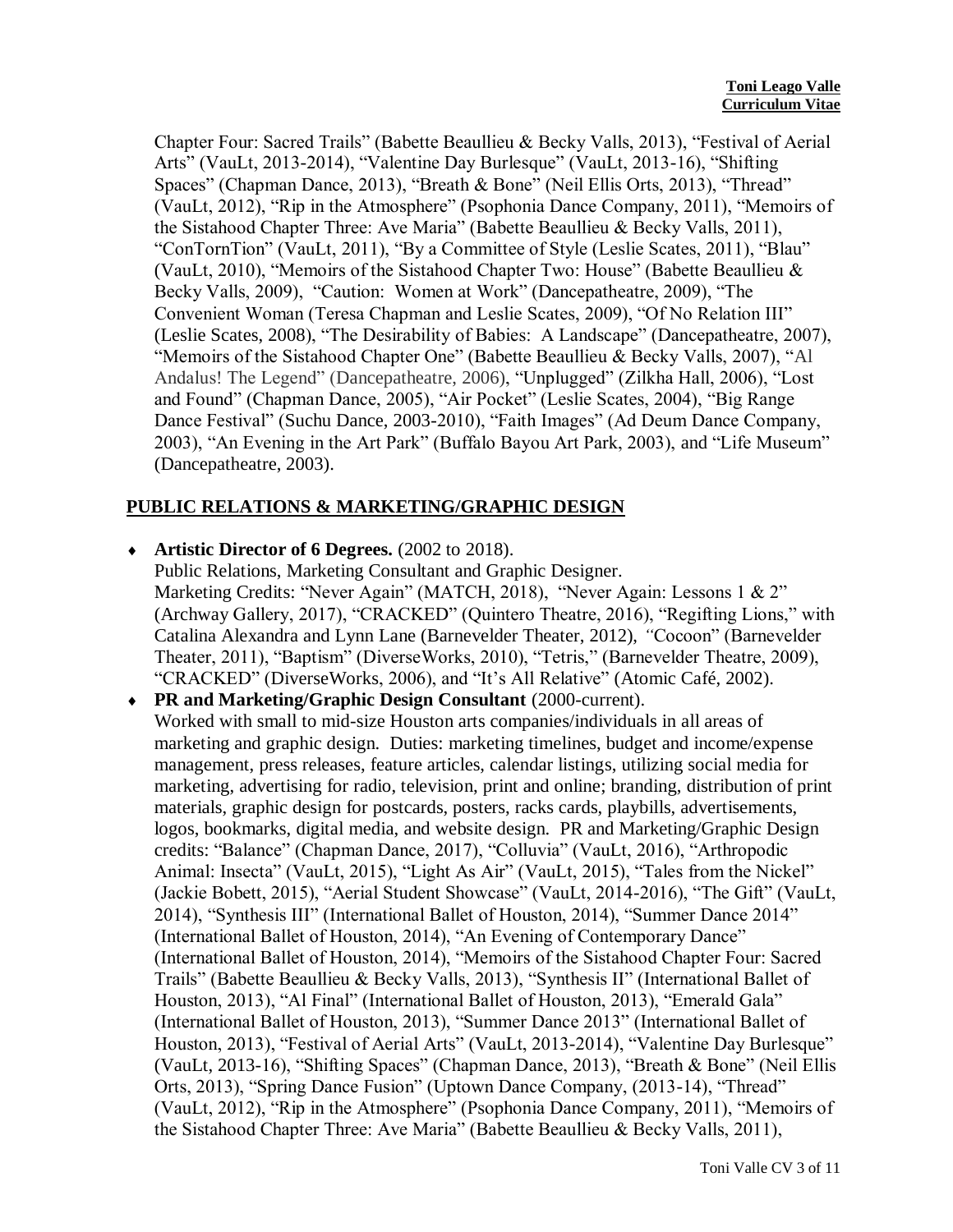"ConTornTion" (VauLt, 2011), "By a Committee of Style (Leslie Scates, 2011), "Blau" (VauLt, 2010), "Texas Dance Improv Festival," (Leslie Scates, 2009-2010), "Memories of Spain" (Dancepatheatre, 2009), "Memoirs of the Sistahood Chapter Two: House" (Babette Beaullieu & Becky Valls, 2009), "Caution: Women at Work" (Dancepatheatre, 2009), "The Convenient Woman" (Teresa Chapman and Leslie Scates, 2009), "Dance Infusion" (Uptown Dance Company, 2008-2014), "Of No Relation III" (Leslie Scates, 2008), "The Desirability of Babies: A Landscape" (Dancepatheatre, 2007), "Memoirs of the Sistahood Chapter One" (Babette Beaullieu & Becky Valls, 2007), "Dance Month" (Jewish Community Center, (2006-07), "Al Andalus! The Legend" (Dancepatheatre, 2006), "Unplugged" (Zilkha Hall, 2006), "Lost and Found" (Chapman Dance, 2005), "Air Pocket" (Leslie Scates, 2004), "Big Range Dance Festival" (Suchu Dance, 2003-2010), "Faith Images" (Ad Deum Dance Company, 2003), "An Evening in the Art Park" (Buffalo Bayou Art Park, 2003), and "Life Museum" (Dancepatheatre, 2003).

#### **TEACHING EXPERIENCE**

**University of Houston adjunct dance production faculty/supervisor** (2003 – Current).

## **COURSES TAUGHT**

 **Dance Production** – a course on how to produce a professional dance concert from concept to completion, including production timelines, budgeting expenses and income for individual concerts and company operations, fundraising and donor development (individuals, corporations, private and public organizations, grant writing, online fundraising); basic skills for lighting, set, and costume design; stage, crew, box office, and house management skills. **Oversight of dance productions and advising students in the area of production, training hands-on with students to self-produce three professional concerts per season.** Production Credits: "Moving Inside Out" (L.F. Wortham Theatre, 2004), "Expressions of…" (L.F. Wortham Theatre, 2004), "Crossroads" (L.F. Wortham Theatre, 2005), "Decoupage" (L.F. Wortham Theatre, 2005), "Rise Up Fall Down" (L.F. Wortham Theatre, 2006), "Synchronized Seizures" (L.F. Wortham Theatre, 2006), "Funny Dances" (L.F. Wortham Theatre, 2007), "Apply Precision. Rinse. Repeat." (L.F. Wortham Theatre, 2007), "Moving Pictures" (L.F. Wortham Theatre, 2008), "Writing on the Floor" (L.F. Wortham Theatre, 2008), "Impulse" (L.F. Wortham Theatre, 2009), "Flirting with Gravity" (L.F. Wortham Theatre, 2009), "Propulsion" (L.F. Wortham Theatre, 2010), "Interpret This!" (Barnevelder Theatre, 2010), "Synesthesia" (Quintero Lab, 2010), "Between the Lines" (L.F. Wortham Theatre,, 2011), "Canvas in Motion" (L.F. Wortham Theatre, 2011), "Opus" (Barnevelder Theatre, 2012), "Kinesthetic Symphony" (L.F. Wortham Theatre, 2012), "Emerging Choreographers Showcase" (Quintero Lab, 2012- 2018), "Ensemble Dance Works" (L.F. Wortham Theatre, 2013-2019), "UH Goes to the Barn" (Barnevelder Theatre, 2014-2015), "UH Goes to the MATCH" (MATCH Theatre, 2016-2019).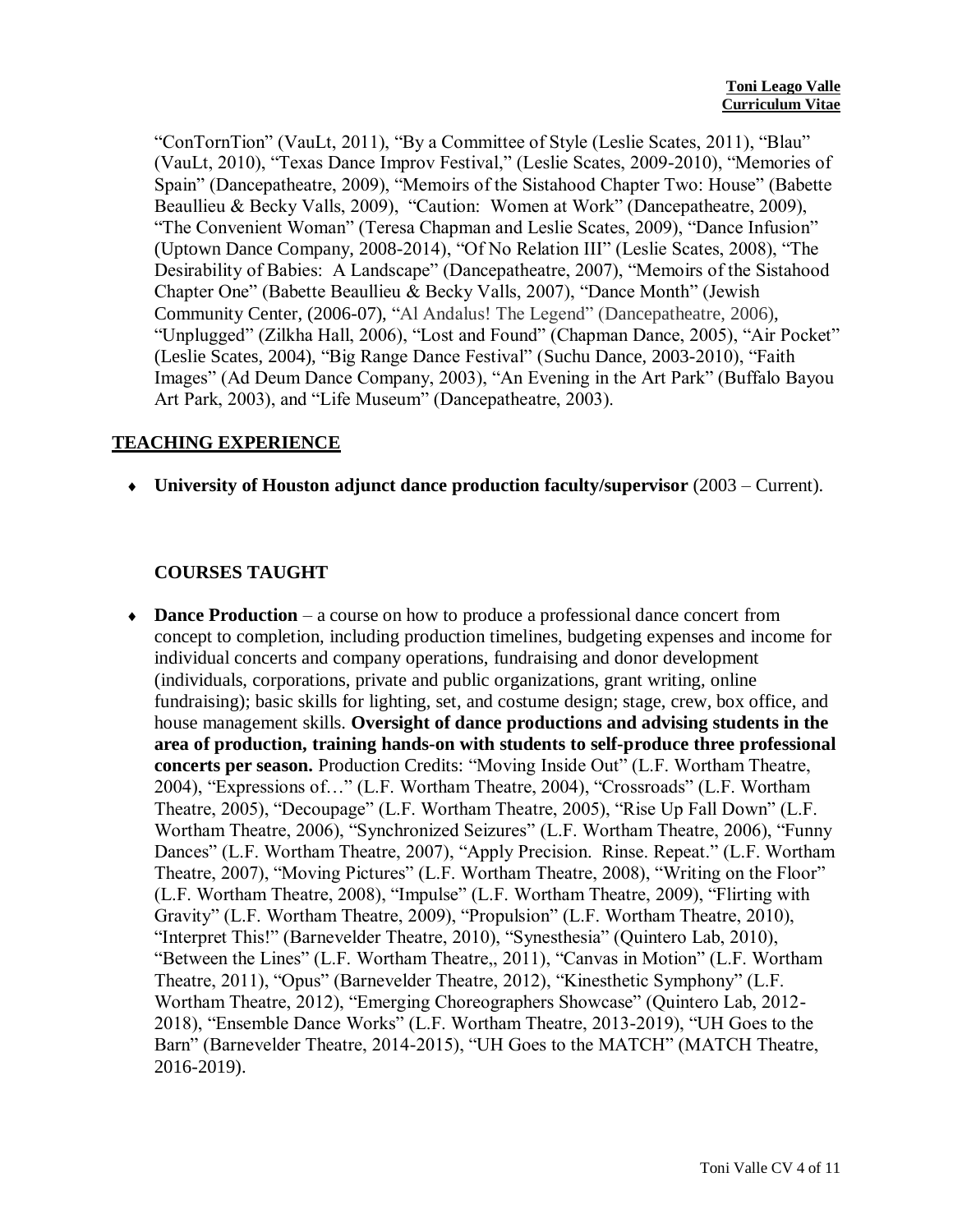**Introduction to Dance (**2009-current) A Writing in the Discipline course for non-majors that teaches the basics of ballet, modern dance, and jazz, using technique, improvisation, composition, and performance to develop a comprehension of the physical and intellectual demands required of dancers and choreographers. Ms. Valle lectures on dance history to develop an awareness of the historical, sociological, cultural, and aesthetic context of western theatrical dance forms. Ms. Valle teaches critical thinking and written review of live performances through movement analysis, interpretation, and evaluation.

## OTHER TEACHING EXPERIENCE

- **Teaching Artist for Young Audiences of Houston/Beaumont.** (2000 Current). A member of Becky Valls & Company, a Young Audience company that teaches science through interactive educational dance performances to children throughout Harris County and Beaumont areas, performing "Dance of the Insects," "For the Birds," and "Under the Sea." These programs weave choreography, music, poetry, and a strong audience participation component with age appropriate facts on Natural Science. Performed in (list the number of performances)
- **Teaching and Performing Artist for the Hobby Center for Performing Arts Discovery Series**. (2011-2018) Performed and narrated Karen Stokes Dance's "Framing Dance" as part of the "Discovery Series," an educational outreach program.

## **COURSE DEVELOPMENT**

 **University of Houston Marketing for Art Entrepreneurs** (2014-current) **Developed and teaches a 14-week curriculum on how to develop an online marketing presence for Art Entrepreneurs** - how to effectively create public relations and marketing strategies for a professional dance concert, including marketing timelines, cultivating press contacts; journalism writing for press releases, feature articles, and calendar listings; creating public service announcements for radio and television, utilizing social media for marketing, advertising for radio, television, print and online; branding; website design; graphic design and distribution of print materials, logos, and digital media; and video and sound creation and editing for both online and in person viewing. Supervises and trains hands-on with students to market three professional concerts per season. Marketing Credits: "Moving Inside Out" (UH, 2004), "Expressions of…" (L.F. Wortham Theatre, 2004), "Crossroads" (L.F. Wortham Theatre, 2005), "Decoupage" (L.F. Wortham Theatre, 2005), "Rise Up Fall Down" (L.F. Wortham Theatre, 2006), "Synchronized Seizures" (L.F. Wortham Theatre, 2006), "Funny Dances" (L.F. Wortham Theatre, 2007), "Apply Precision. Rinse. Repeat." (L.F. Wortham Theatre, 2007), "Moving Pictures" (L.F. Wortham Theatre, 2008), "Writing on the Floor" (L.F. Wortham Theatre, 2008), "Impulse" (L.F. Wortham Theatre, 2009), "Flirting with Gravity" (L.F. Wortham Theatre, 2009), "Propulsion" (L.F. Wortham Theatre, 2010), "Interpret This!" (Barnevelder Theatre, 2010), "Synesthesia" (Quintero Lab, 2010), "Between the Lines" (L.F. Wortham Theatre,, 2011), "Canvas in Motion" (L.F. Wortham Theatre, 2011), "Opus" (Barnevelder Theatre, 2012), "Kinesthetic Symphony" (L.F. Wortham Theatre, 2012), "Emerging Choreographers Showcase" (Quintero Lab, 2012-2018), "Ensemble Dance Works" (L.F. Wortham Theatre,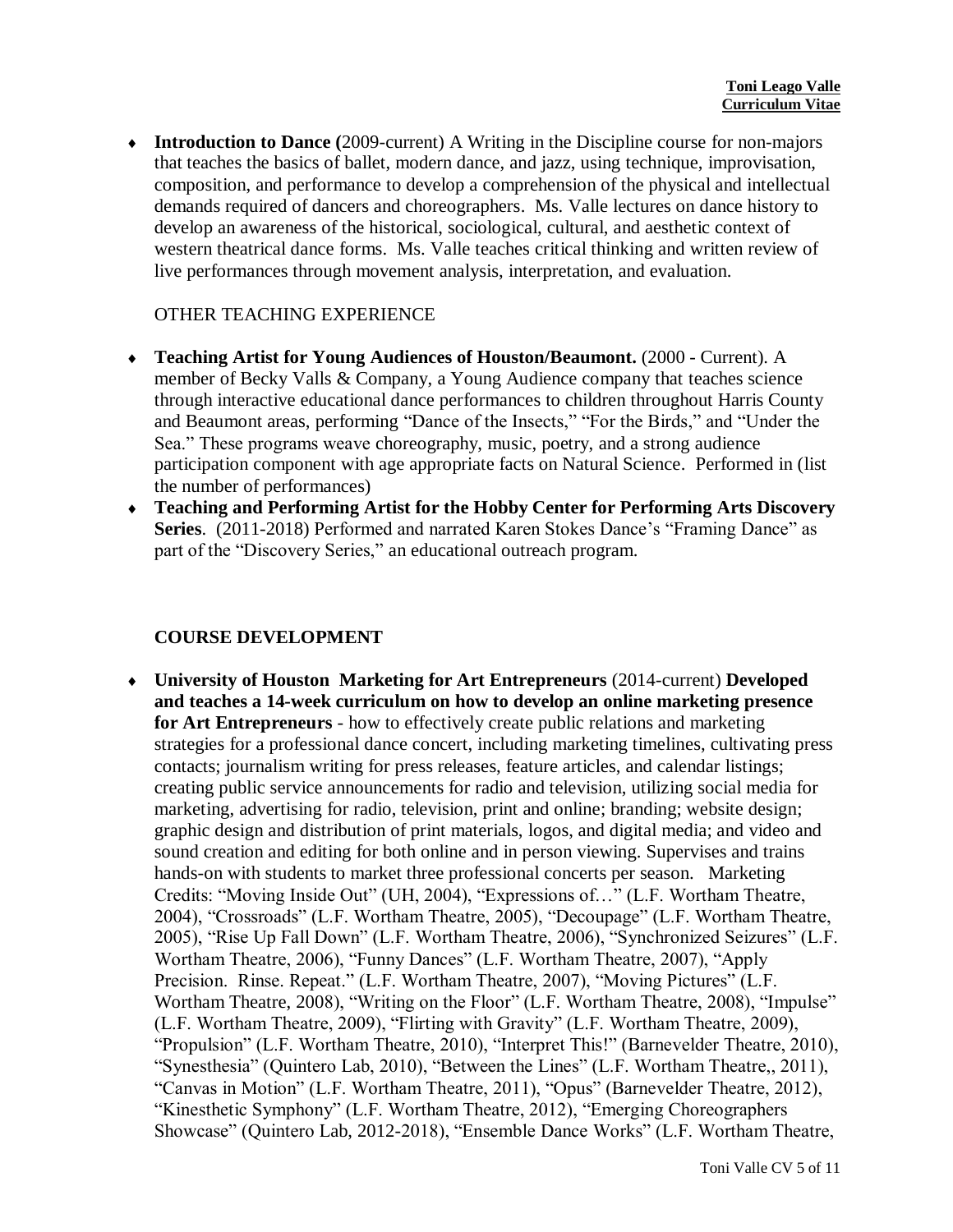2013-2019), "UH Goes to the Barn" (Barnevelder Theatre, 2014-2015), "UH Goes to the MATCH" (MATCH Theatre, 2016-2019).

### OTHER COURSE DEVELOPMENT

 **Karen Stokes Dance** (2016-17). **Developed and taught a six week in school residency,** "The Framing Dance Residency," using dance elements, improvisation, partnering, storytelling, thematic content, and overall structure of a dance.

## **SERVICE**

- **Dance Source Houston Production Workshop** (2016). A workshop on dance production, including timelines, budgets, fundraising, marketing, graphic design, programming, stage management, technical rehearsals, crew, light, sound, and costume basics.
- **Production Individual Training** (2005-Current). Individual artist training for various aspects of administration and production, including timelines, budgeting expenses and income for individual concerts, fundraising and donor development; sound and video editing, and stage, crew, box office, and house management. Artists include Annie Arnault/Open Dance Project, Teresa Chapman/Chapman Dance, Sara Draper/Dancepatheatre, Amy Ell/VauLt, Jackie Bobett, Leslie Scates, Sophia Torres/Psophonia Dance Company, and Becky Valls.
- **P.R. and Marketing Individual Training** (2005-Current). Individual artists training for various aspects of public relations and marketing as needed, including marketing timelines, cultivating press contacts; writing press releases, feature articles, and calendar listings; creating public service announcements for radio and television, utilizing social media for marketing, advertising for radio, television, print and online; branding; website design; graphic design and distribution of print materials, logos, and digital media. Artists include Annie Arnault/Open Dance Project, Beth Gulledge-Brown/Uptown Dance Company, Teresa Chapman/Chapman Dance, Sara Draper/Dancepatheatre, Amy Ell/VauLt, Jackie Bobett, Leslie Scates, Sophia Torres/Psophonia Dance Company, and Becky Valls.
- **Dance Production Director/Consultant** (2000-current). Provided free services to organizations and individuals on a project basis, overseeing specific areas of theatre production. Duties: production timelines, box office and ticketing, stage management, front of house management, and backstage management. Production credits: "Tales from the Nickel" (Jackie Nalett, 2015), "Breath & Bone" (Neil Ellis Orts, 2013), "Big Range Dance Festival" (Suchu Dance, 2003-2010).
- **Facilitator for Fieldwork** (2003-2006). A 10-week creative and feedback workshop presented through Several Dancers Core and The Field, based in New York City. Artists show developing work(s) and receive feedback from their peers. Duties: setting up participants, teaching participants the concepts and guidelines of Fieldwork sessions, facilitating each session, setting up and overseeing the informal work-in-progress showing in a venue, and helping participants prepare for the showing.
- *Turning Stories into Movement* **Workshop at The Women's Home** (2000). A six-week movement workshop for Homeless Women in Residence consisting of writing down personal stories, identifying action words and phrases, creating movement, and abstracting movement into a dance.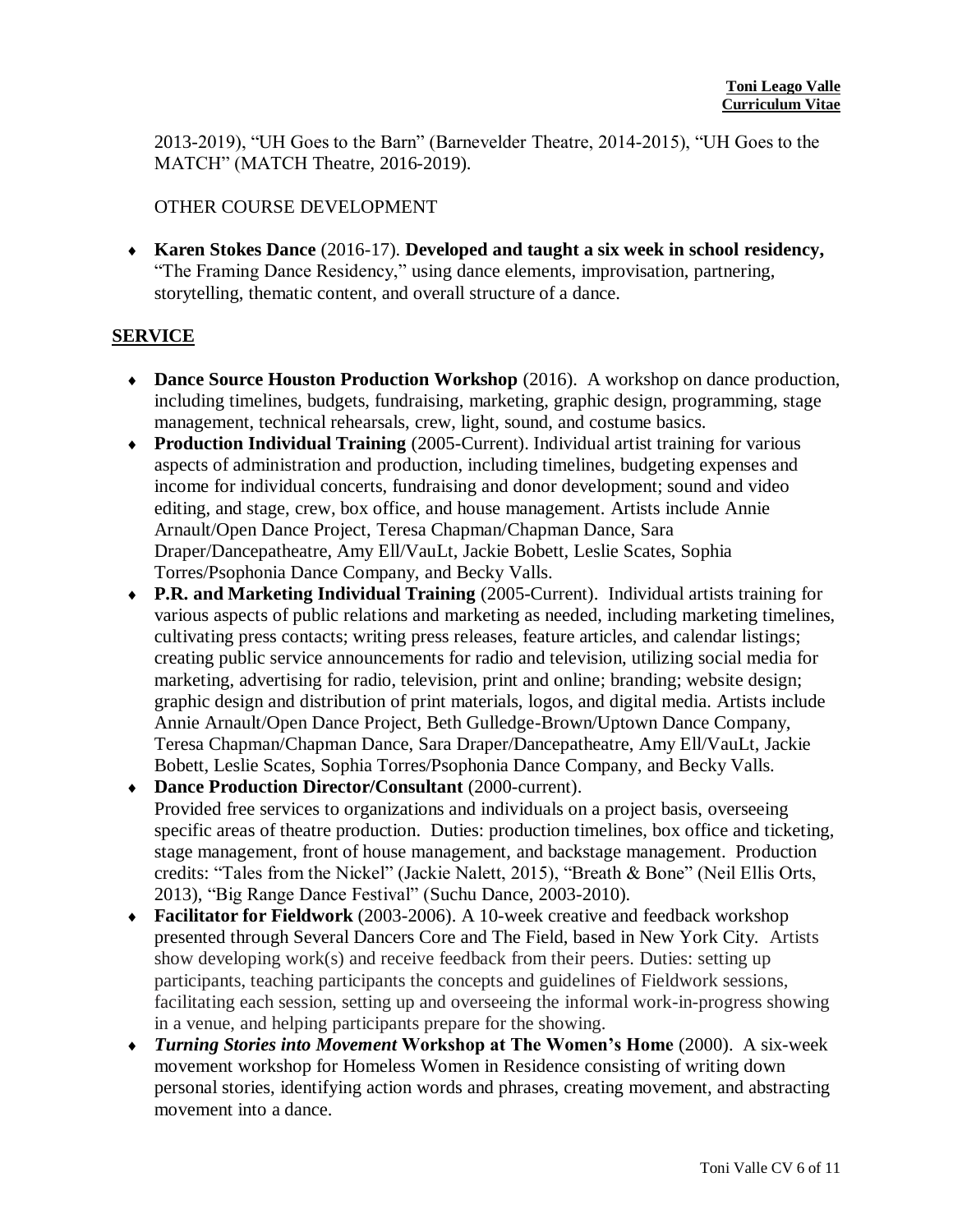**Dance Workshop at Odyssey House Adolescent Treatment Center (**1999). A dance workshop for adolescents with substance abuse, using pedestrian movement as a positive expression of emotion, communication, and storytelling.

## **CHOREOGRAPHY**

- Two excerpts from "**Never Again**:" "Puppets" at The Cistern and "Court House Two Step" at the Harris County Court House for "Houston Women's March On" 2019. 6 Degrees was interviewed and featured on Channel 2 News.
- Premiered evening-length concert, "**Never Again**," to 5 sold out performances. (MATCH, 2018).
- Premiered "**Never Again: Lessons 1 & 2"** (Archway Gallery, June 2017).
- Premiered "**Never Again: Lessons 1 & 3"** for "Barnstorm Dance Festival" (MATCH, 2017).
- Presented two excerpts from "Never Again: Not Asking for It" for University of Houston's Rape on Campus awareness event, "Take Back the Night." (University of Houston, 2017). Presented an encore presentation of "**CRACKED**" (Quintero Lab, 2016).
- Presented "In the Mirror" and "In the Closet," at "Colluvia" (VauLt Studios, 2015).
- Co-choreographed and performed with **Bessie-Award winner, Stephan Koplowitz** in "Natural Acts in Artificial Water" **(Site Work: Gerald D. Hines Waterwall Park**, 2012) and "Open Book, Open House" **(Site Work: Rice University,** 2000).
- Co-produced evening-length concert, "**Regifting Lions,"** with Catalina Alexandra and Lynn Lane (Barnevelder Theatre, 2012).
- Premiered *"*Cocoon" in Psophonia Dance Company's, *Into the Atmosphere* (Barnevelder Theatre, 2011).
- Premiered fourth evening-length concert, "**Baptism,"** as the opening of her dance company, *6 Degrees* (DiverseWorks, 2010).
- Choreographed for Divergence Vocal Theatre. Choreography credits include "The Captured Goddess" (**Dance for Film**, 2015), "Autumn Spectre" (First Cumberland Presbyterian Church, 2009), "The 10<sup>th</sup> Muse" (Barnevelder Theater, 2009), and "The Ottavia Project" (Barnevelder Theater, 2008).
- Presented "I am Mother" and excerpt from "Tetris" at Houston Fringe Festival (Freneticore, 2009).
- Choreographed an excerpt from "Tetris: Space" for the San Jac Pac, (San Jacinto College South, 2008)
- Premiered evening-length concert, "**Tetris,"** (Barnevelder Theater, 2009) for six performances; three standing room only.
- Premiered an excerpt from "Tetris" for Rice Dance Theatre (Rice University, 2008)
- Premiered "Raven/Mockingbird" for "Choreographers X 6" (Jewish Community Center of Houston, 2007).
- Choreographed "On the Wire" for the High School for Performing Arts (HSPVA, 2007).
- Premiered evening length dance-theatre concert, "**CRACKED"** (DiverseWorks, 2006) for six performances; three standing room only.
- Premiered "Interview for a Date/I Take My Clothes Off" at Big Range Dance Festival (Barnevelder Theater, 2006.)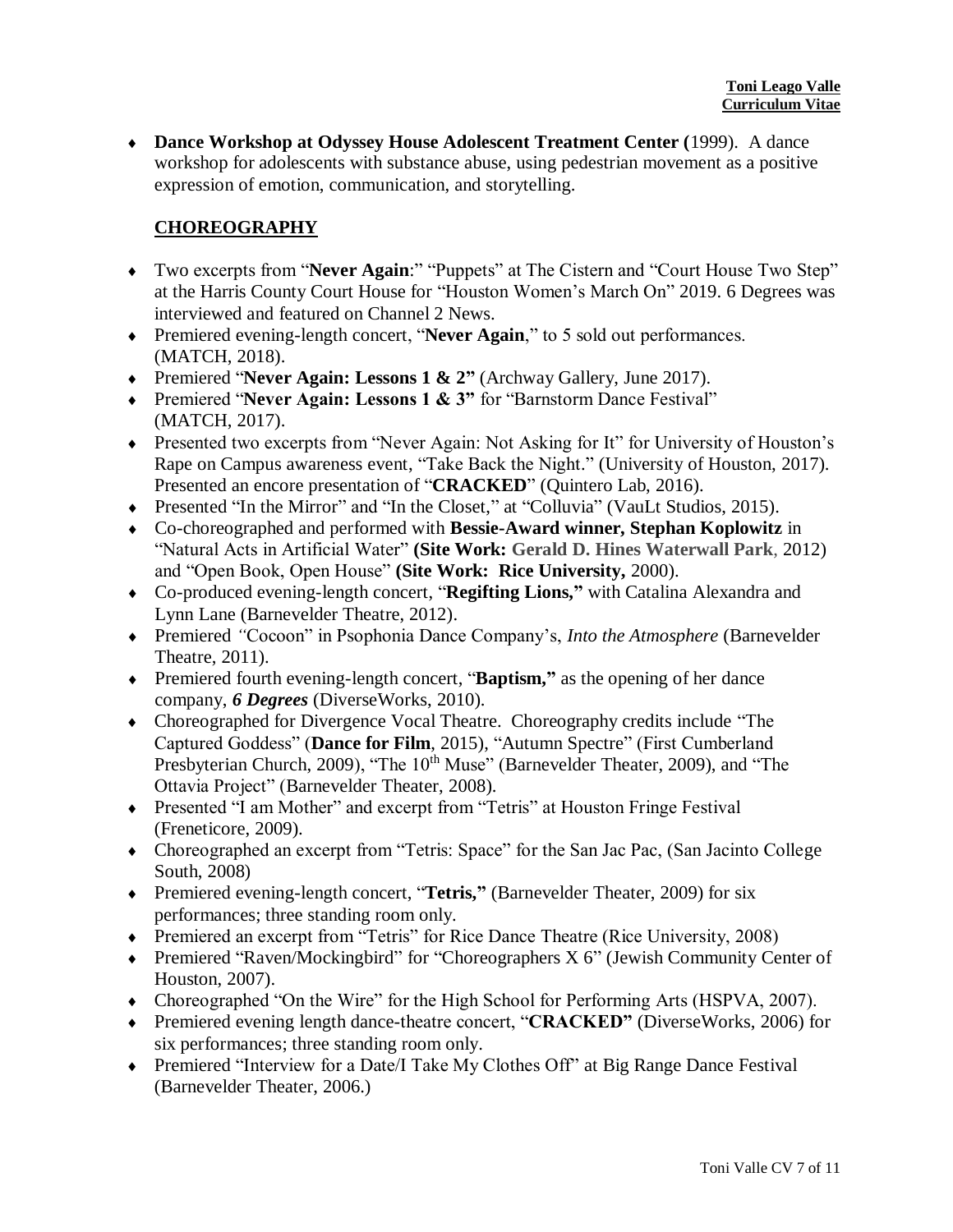- Premiered "I am Mother" at Big Range Dance Festival (Barnevelder Theater, 2004). The character was then adapted as the central character for Psophonia Dance Company's "Phantasia" (Zilkha Hall, 2005).
- Collaborated with Misha Penton, for two premieres at "Big Range Dance Festival" "Mockingbird" (Barnevelder Theater, 2004) and "Hopscotch" (Barnevelder Theater, 2005)
- Presented "Glass Before Marriage" at "Monday Night Footfall" (DiverseWorks, 2003).
- Resident Choreographer for Dancepatheatre. Co-produced "Life Museum" and premiered two original works: "Glass Before Marriage," and "LifeSavor" (Barnevelder Theater, 2003).
- Co-produced "An Evening in the Art Park" with Buffalo Bayou Art Park, a collaboration between visual artists and choreographers. Collaborated with visual artist, Teresa O'Connor in "Waiting." (**Site Work: Buffalo Bayou ArtPark**, 2003).
- Collaborated with visual artist, Teresa O'Connor, for the art exhibit, "Space" (**Site Work: Commerce Street Warehouse,** 2002).
- Premiered first evening-length concert "**It's All Relative"** (Atomic Café, 2002).
- Choreographed works for the UH Dance ENSEMBLE: "Excerpt from Never Again" (L.F. Wortham Theater, 2018), "CRACKED: Pieces" (L.F. Wortham Theater, 2016), "Lollygag, Lickety-split, and Wabbit" (L.F. Wortham Theater, 2014), "SpiderWeb" (L.F. Wortham Theater, 2012), "Baptism: Tree" (L.F. Wortham Theater, 2010), "Chess" (L.F. Wortham Theater, 2008), "Love, Honor, Obey" (L.F. Wortham Theater, 2006), and "Hopscotch" (L.F. Wortham Theater, 2005).
- Co-produced "Austin-Houston Choreographer Exchange" with Leslie Scates (Barnevelder Theatre, 2002).
- Choreographed, wrote original text, and performed in Several Dancer's Core/ The Field "Fieldwork Showcases" (2000-2004).

## **PERFORMANCE EXPERIENCE**

- Company Member of **6 Degrees**. Performance credits include "CRACKED" (Quintero Lab, 2016), "In the Mirror," "In the Closet," (VauLt Studios, 2015), "Tetris" (Barnevelder Theatre, 2009), "CRACKED" (DiverseWorks, 2006), "Interview for a Date/I Take My Clothes Off" (Barnevelder, 2006), "I am Mother" (Barnevelder Theater, 2004), "Mockingbird" (2004), "Glass Before Marriage" (DiverseWorks, 2003), "It's All Relative" (Atomic Café, 2002).
- Company member of **Karen Stokes Dance** (2002-2017). Performance credits: "X20" (MATCH, 2017), "Gallery Construction 7" **(Site Work within art installation: Rice University Art Gallery,** 2016), "Deep: Seaspace" (Zilkha Hall, 2016), "Dance, Film, & Conversation" (The Barn, 2014), "Gallery Construction 2" **(Site Work within art installation: Peel Gallery,** 2012), "Vine Leaf Dances" (Barnevelder Theatre, 2012), "Foam" (Film, 2011), "The Secondary Colors" (Zilkha Hall, 2011), "You and I" duet (Miller Outdoor Theatre, 2005), "Pronoun Pieces" (Barnevelder Theatre, 2005), "Hometown" (Zilkha Hall, 2006), "Cowleader" solo (Miller Outdoor Theatre, 2003), and "Hometown" (Barnevelder Theatre, 2003).
- Company member with **Becky Valls and Co.** for Young Audiences (2000-Current). Performance credits: "Under the Sea," "Dance of the Insects" and "For the Birds."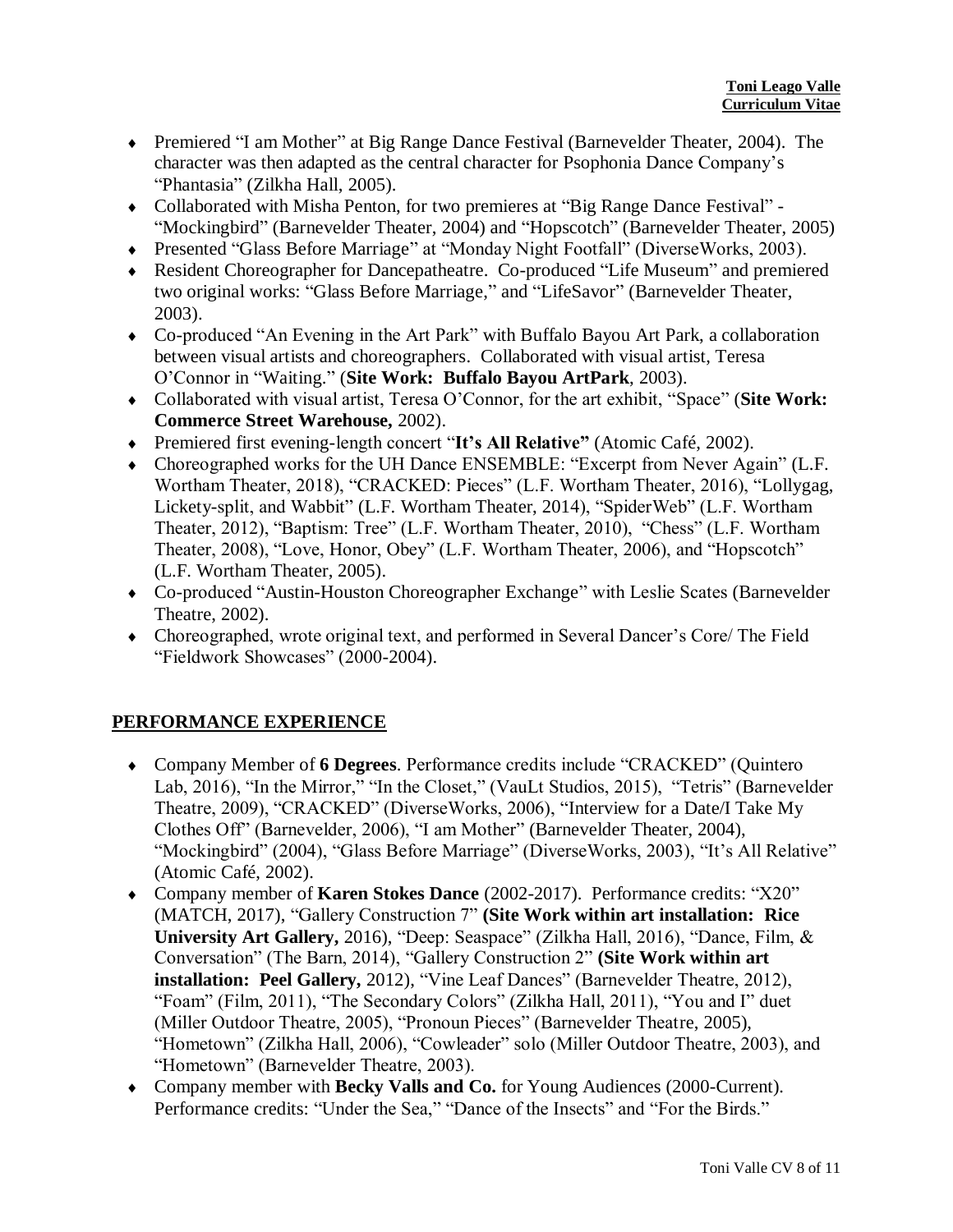- Four installments of Babette Beallieau and Becky Valls' **"Memoirs of the Sistahood"** concert series (2007 - 2014). Performance credits: "Chapter Four: Sacred Trails" **(**Contemporary Arts Center in LA, 2013), "Chapter Three: Ave Maria" (DiverseWorks, 2011), "Chapter Two: House" (Barnevelder Theatre, 2009), excerpt from "Chapter One" (Miller Outdoor Theatre, 2008), and "Chapter One" (DiverseWorks, 2007).
- Company member with **Pink Aware Dancers Against Breast Cancer** under Jane Weiner (2004-2008). Performance credits: Breast Cancer Awareness presentation with original text and choreography by Jane Weiner.
- Company member with **Suchu Dance** (2000-2005). Performance credits: "Maximal Schnapper (Barnevelder Theatre, 2005), "Astoria" (Barnevelder Theatre, 2004), "Roseburn" (Barnevelder, 2004), "Skylark" (Barnevelder Theatre, 2003), "Long Cold Night" (Barnevelder Theatre, 2003), "Suchu Dance at the Heinan" (Heinan Theater, 2003), "Everywhere" (UT Austin, 2002), "Everywhere" (Miller Outdoor Theatre, 2002), "8 Flying Dogs" (Barnevelder Theatre, 2002), "The Dirty Show" (Atomic Café, 2002), "Fall Repertory Concert" (Heinan Theatre, 2001), "Astoria" (Atomic Café, 2001), "Bright Behemoth" (Miller Outdoor Theatre, 2001), "Suchu Dance/3" (Main Street Theater, 2001), "Room" (Main Street Theatre, 2000), excerpt from "Doko Ek Pondu" (Miller Outdoor Theatre, 2000).
- Guest performer with **Psophonia Dance Company** (2002-2005) Performance credits: "Squeeze" (Barnevelder Theatre, 2009), Featured soloist as the Butoh Goddess in "Phantasia" (Zilka Hall, 2005), "Phantasia" (Zilkha Hall, 2004), and "User Friendly" (Zilkha Hall, 2002).
- **Dancepatheatre** (2003-2005). Performance credits: "Caution: Women at Work" (Barnevelder Theatre, 2009), "Al Andalus! The Legend" (Barnevelder Theatre, 2006), and "Life Museum" (Barnevelder Theatre, 2003).
- **Divergence Vocal Theatre** (2008-2015). Performance credits: "The Captured Goddess" (**Dance for Film,** 2015), and "Autumn Spectre" (First Cumberland Presbyterian Church, 2009).
- Guest aerial performer in VauLt's "The Gift" Holiday Show (Vault Studios, 2014).
- Solo performer in various venues for BBAP (2003-2005) and the Downtown Entertainment District Association (2003).
- Several Dancer's Core/ The Field "Fieldwork Showcases" (2000-2004). Credits Include: "White Girl" with Donna Garrett (2005), "The Field" in Chicago (Links Hall, 2003)
- **UH** *Choreography in Action* series, an online course at the University of Houston that originally aired on Houston PBS. Performance credits: Marta Lichlyter's work, "A Thin Line."
- Company member of the UH pre-professional dance company, the UH Dance Ensemble (1997-2000).
- Company member of the Houston Community College Central pre-professional dance company, the HCC Repertory (1993-1995).
- Houston International Theatre School. (1984-85). Performance credits: Houston Grand Opera's "Hansel and Gretal," "Godspell," "Grease," "Annie Get Your Gun," "Sound of Music."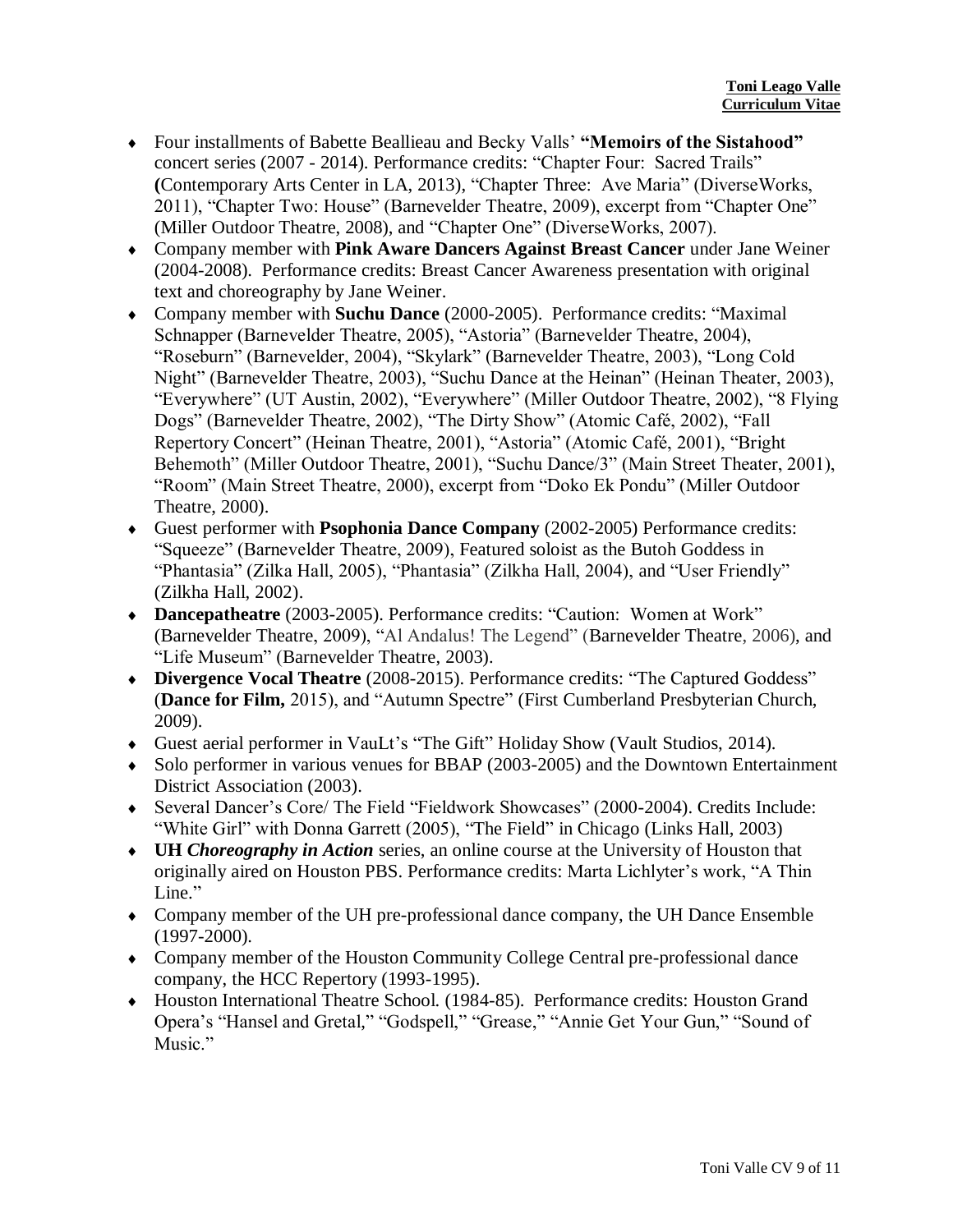## **ACADEMIC SCHOLARSHIP/RESEARCH/CREATIVE ENDEAVORS**

- Received **Greater Atlanta Foundation grant** to produce "**Never Again"** (2017).
- Received an award from **University of Houston School of Theatre & Dance** in recognition of outstanding service to the Dance Program (2014).
- Received **Diverse Works Performance Residency Grant** to premiere her dance company, **6 Degrees** (2010).
- Received **Diverse Works Performance Residency Grant** to produce "CRACKED" (2006).
- Received the **Emerging Fellowship Award** from the Cultural Arts Council of Houston/Harris County to produce **"**It's All Relative" (2000).
- **"**It's All Relative" chosen for the **American College Dance Festival Gala** (2001).
- **Dean's List** at University of Houston (1998-2000).
- Received **Dancer of the Year Award** from University of Houston (2000).
- Received a Scholarship from University of Houston for outstanding academic performance (2000).
- A member of the **Johnny Harris Writer's Club,** for poetry, prose, and short stories (1993- 1995).
- **Dean's List** and a member of **Phi Theta Kappa** at Houston Community College. (1993- 1995).
- Received **Dean's Scholarship** from Houston Community College for academic performance (1995).
- Received a Theatre Scholarship from Clear Lake High School (1987.)
- Clear Lake High School Thespian President (1986-87).
- Ten years vocal choir training with Clear Lake Elementary Choir (1979-81), Clear Lake Middle School Choir (1981-84), and Clear Lake High School Choir (1984-87).
- Four years piano under Steve Newsom.

## **ARTICLES ON TONI VALLE/ 6 DEGREES**

A Little Cold and Wind Doesn't Stop the Houston Women's March for Justice and Equality by Doogie Roux. Houston Press, January 2019:

[https://www.houstonpress.com/slideshow/houston-womens-march-011919-](https://www.houstonpress.com/slideshow/houston-womens-march-011919-11195217/25?fbclid=IwAR3LzwijkAuQuoWkDmur7ChMALcFz7O0tcGMZRsRfejAyMeqs-4du_lrOoo) [11195217/25?fbclid=IwAR3LzwijkAuQuoWkDmur7ChMALcFz7O0tcGMZRsRfejAyMeqs-4du\\_lrOoo](https://www.houstonpress.com/slideshow/houston-womens-march-011919-11195217/25?fbclid=IwAR3LzwijkAuQuoWkDmur7ChMALcFz7O0tcGMZRsRfejAyMeqs-4du_lrOoo)

About 10,000 people hit streets for Houston Women March On event by Rose Aragon. Click 2 Houston, January 2019:

[https://www.click2houston.com/news/about-10-000-people-hit-streets-for-houston-women](https://www.click2houston.com/news/about-10-000-people-hit-streets-for-houston-women-march-on-event?fbclid=IwAR0-_wmYWyYGMp9O_xGMgnOdd5ZbTXngCs9t_Gl_53Wz0k7hqYd-rqA9sMc)[march-on-event?fbclid=IwAR0-\\_wmYWyYGMp9O\\_xGMgnOdd5ZbTXngCs9t\\_Gl\\_53Wz0k7hqYd](https://www.click2houston.com/news/about-10-000-people-hit-streets-for-houston-women-march-on-event?fbclid=IwAR0-_wmYWyYGMp9O_xGMgnOdd5ZbTXngCs9t_Gl_53Wz0k7hqYd-rqA9sMc)[rqA9sMc](https://www.click2houston.com/news/about-10-000-people-hit-streets-for-houston-women-march-on-event?fbclid=IwAR0-_wmYWyYGMp9O_xGMgnOdd5ZbTXngCs9t_Gl_53Wz0k7hqYd-rqA9sMc)

Never Again - Reminding us of history so that we need not repeat it by Roxanne Claire. Dance Source Houston, September 29, 2018: <https://thedancedish.org/never-again/>

Toni Leago Valle Takes On Body Image, Media and Women's Rights in "CRACKED" by Adam Castaneda. Dance Source Houston, May 2016: